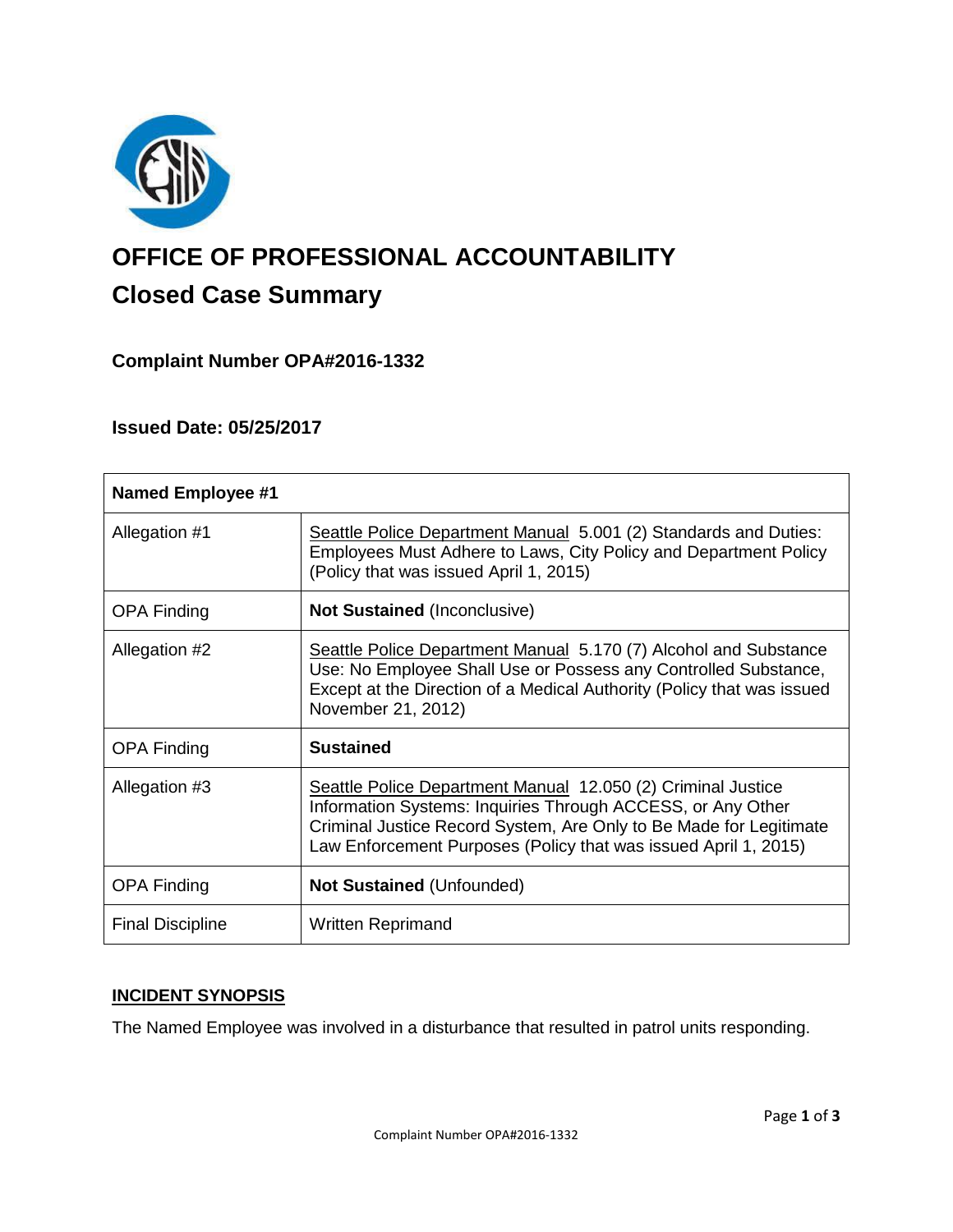### **COMPLAINT**

OPA received a complaint that the Named Employee may have engaged in assault involving a third party, which was declined by prosecutors. During OPA's intake of the administrative complaint, allegations were brought to OPA's attention that the Named Employee may be using his position to obtain criminal history record information for person use and was engaging in the use of illegal drugs.

### **INVESTIGATION**

The OPA investigation included the following actions:

- 1. Review of the Complaint
- 2. Search for and review of all relevant records and other evidence
- 3. Review of In-Car Videos (ICV)
- 4. Interview of SPD employee

### **ANALYSIS AND CONCLUSION**

The allegation was that the Named Employee committed an assault by pushing the subject in the chest hard enough to make him fall and/ or assaulting him later in the evening. One witness and the subject told responding officers about the push. However, the subject later told an SPD detective that he could not recall any such assault. The subject told the detective about being assaulted later in the evening after someone yelled a homophobic slur at him. The subject told the detective that he suspected the Named Employee may have been the one to call him a name and assault him, however the subject could offer no concrete reason for thinking so. The Named Employee told OPA that he did not recall pushing the subject, nor assaulting him at any time that evening. It should be noted that the available evidence strongly indicated that both the Named Employee and the subject were intoxicated at the time of this incident and may both have impaired memories as a result. Also of note was that the Seattle City Attorney declined to file charges in connection with this alleged assault due to a lack of proof.

The preponderance of the evidence from this investigation showed that the Named Employee used marijuana on more than one occasion during the time he was an SPD employee. The Named Employee admitted this to OPA and the subject also told OPA this was the case.

There was no evidence from this investigation that supported this allegation. The subject's name was run through SPD systems on the date of the incident by the responding SPD officers, not by the Named Employee, and no other evidence that the Named Employee had improperly run names was found.